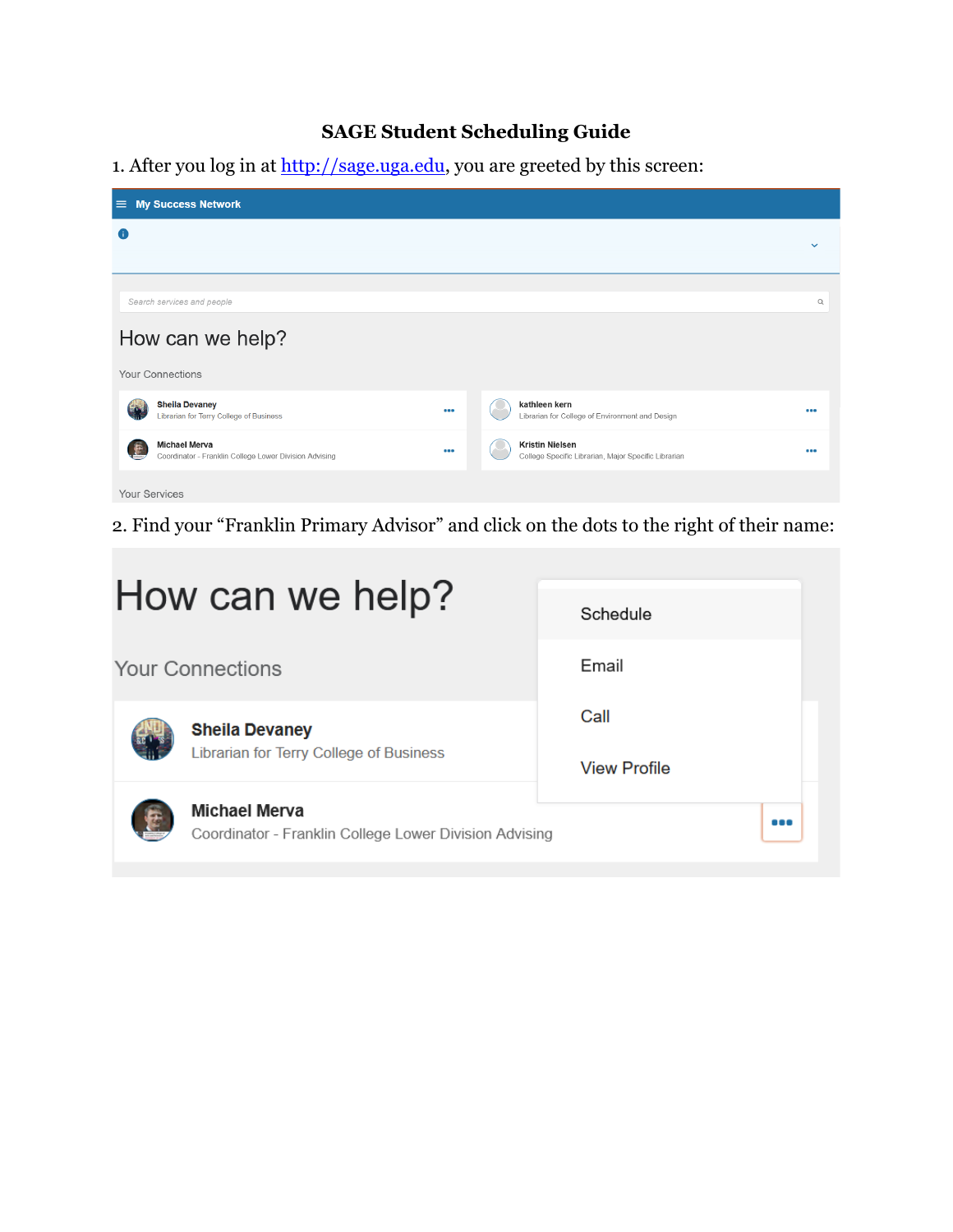3. Click "Schedule" and on the following screen, click the arrow to the far right to reveal a choice of situations your advisor can help you with. Choose an option (usually "Clear for Registration") and click "Continue" at the bottom:

| $\sim$<br>$\equiv$ Schedule Appointment                                                                                                               |                         |
|-------------------------------------------------------------------------------------------------------------------------------------------------------|-------------------------|
| Michael Merva<br>Academic Leadership, General Advisor, Primary Advisor<br><b>Franklin College of</b><br>Arts and Sciences<br><b>UNIVERSITY OF GLO</b> |                         |
| What do you need help with?                                                                                                                           |                         |
| <b>Franklin Appointment</b>                                                                                                                           | $\sim$                  |
| ○ Academic Problems                                                                                                                                   | C Career Opportunities  |
| ○ Clear for Registration                                                                                                                              | O Degree/Program Change |
| O Experiential Learning Opportunities                                                                                                                 | ○ Follow-Up Appointment |
| O Other (Please specify in description)                                                                                                               | O Personal/College Life |
|                                                                                                                                                       |                         |
| <b>CANCEL</b>                                                                                                                                         | <b>CONTINUE</b>         |

(If you have the choice between different appointment types, "<College-Name> Appointment" will be the appointment where you are cleared to register. Any other type would be for follow-up questions.)

5. Choose your preferred appointment and click "Continue":

| Franklin College of<br>Arts and Sciences<br>UNIVERSITY OF GR |                |               |                                     |            |                | <b>Michael Merva</b><br>Academic Leadership, General Advisor, Primary Advisor |                                                            |
|--------------------------------------------------------------|----------------|---------------|-------------------------------------|------------|----------------|-------------------------------------------------------------------------------|------------------------------------------------------------|
| What day and time works for you?                             |                |               |                                     |            |                |                                                                               |                                                            |
| 08-29-2018                                                   |                | $\rightarrow$ |                                     | 09-28-2018 |                | Thursday, August 30                                                           | 2 available                                                |
| Su<br>Mo                                                     |                |               | September 2018<br>Tu We Th Fr Sa    |            | $\rightarrow$  | $\circ$ 1:00 pm - 1:45 pm<br>301 Brooks Hall                                  | $\circ$ 1:45 pm - 2:30 pm<br>45m<br>45m<br>301 Brooks Hall |
|                                                              |                |               |                                     |            | $\overline{1}$ | Friday, August 31                                                             | 2 available                                                |
| $\overline{2}$<br>$\mathbf{3}$<br>10<br>9                    | $\overline{4}$ |               | $5 \t 6$<br>11 12 13 14 15          | 7 8        |                | $\circ$ 1:00 pm - 1:45 pm<br>301 Brooks Hall                                  | 45m<br>○ 1:45 pm - 2:30 pm<br>45m<br>301 Brooks Hall       |
| 17<br>16<br>23                                               |                |               | 18 19 20 21 22<br>24 25 26 27 28 29 |            |                | Tuesday, September 04                                                         | 3 available                                                |
| 30<br>⊠ Show group meetings                                  |                |               |                                     |            |                | $\circ$ 1:00 pm - 1:45 pm<br>301 Brooks Hall                                  | $\circ$ 1:45 pm - 2:30 pm<br>45m<br>45m<br>301 Brooks Hall |
|                                                              |                |               |                                     |            |                | $\circ$ 2:30 pm - 3:15 pm<br>301 Brooks Hall                                  | 45m                                                        |
|                                                              |                |               |                                     |            |                | Wednesday, September 05                                                       | available                                                  |
| <b>BACK</b>                                                  |                |               |                                     |            |                |                                                                               | <b>CONTINUE</b>                                            |